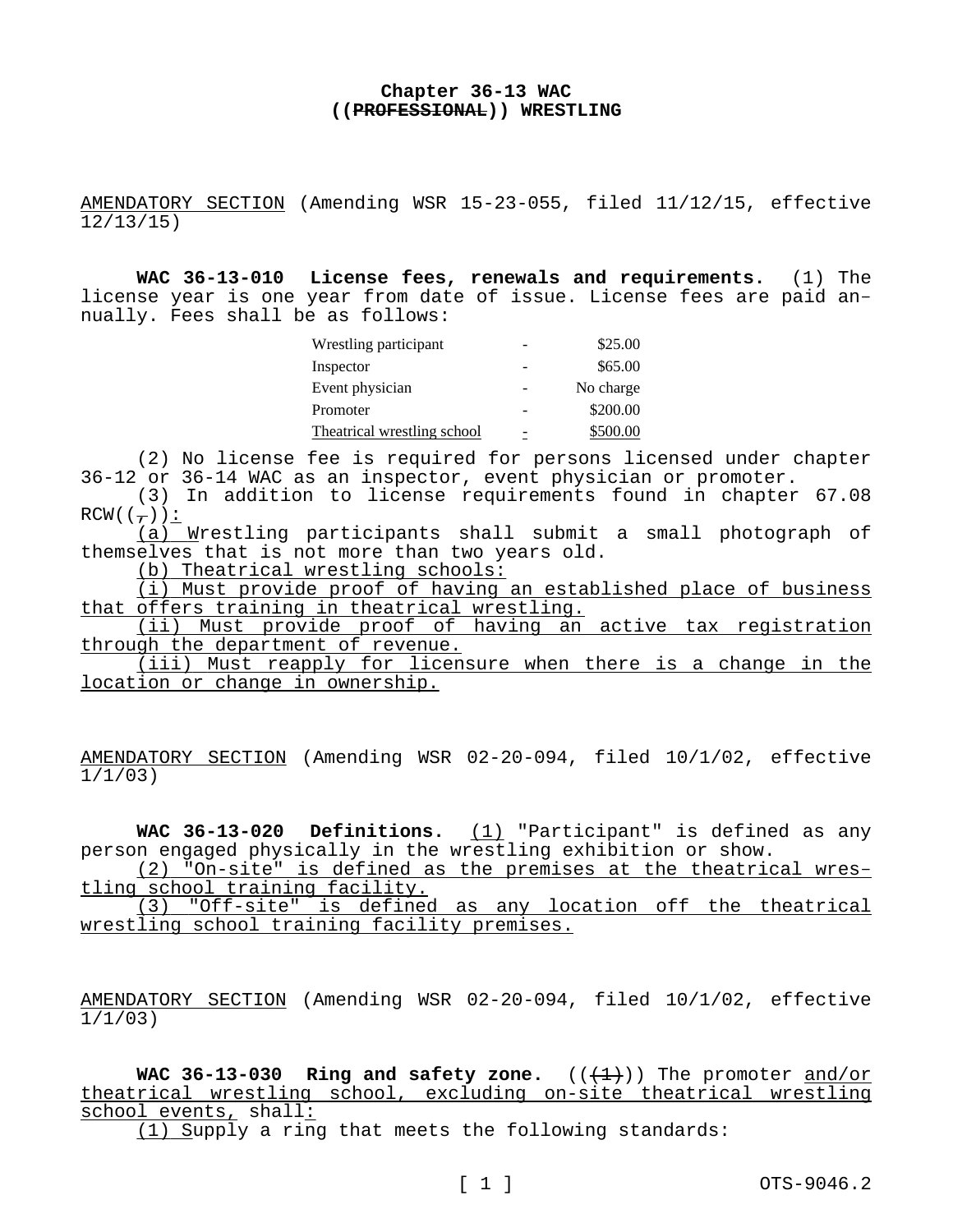(a) The ring platform shall not be less than a  $((\text{sixteen} - \text{foot}))$ twelve-foot square ((within the ropes)).

(b) The ring floor shall be padded to a thickness of at least one inch. A regular one-piece wrestling mat is preferred, although soft padding of a proper thickness may be used, with a top covering of clean canvas tightly stretched and laced to the ring platform.

(c) ((The promoter shall)) Keep the mat and covering in a clean and sanitary condition.

 $(2)$  ((There shall be)) Ensure there is a six-foot safety zone between the ring and the first row of spectator seats. The floor in the safety zone may be covered by padded floor mats. The safety zone may extend in an aisle from ringside directly to the locker room. The safety zone shall have a barrier approved by the department, which is at least three feet high. The barrier shall be of sufficient strength and durability to prevent the audience from coming in physical contact with the ((wrestling)) participants. No person other than security, department representatives, ((wrestling)) participants or event licensees shall be permitted in the safety zone during any part of an event unless expressly approved by the department representative. The ((wrestling)) participants shall not leave the confines of the safety zone during a match. Wrestling activities ((which)) may not include any member of the audience and will be considered unprofessional conduct and subject to penalties under RCW 67.08.180(5) and 67.08.240.

AMENDATORY SECTION (Amending WSR 02-20-094, filed 10/1/02, effective 1/1/03)

**WAC 36-13-040 Department inspector.** (1) An inspector shall attend all wrestling events and may attend theatrical wrestling school events. The inspector shall ensure all participants are properly licensed (unless exempt from licensure) and all laws, rules, and regulations are enforced. ((Wrestling)) Participants scheduled to ((work)) perform at an event shall provide proof of their identity by:

(a) Presenting picture identification to the inspector; and

(b) Signing their legal name that matches the picture identification on a form provided by the inspector.

(2) Inspector, other than a department employee, shall receive a fee not to exceed two percent of the net gate of each event up to a maximum of four hundred dollars and a minimum of thirty-five dollars which shall be paid by the promoter.

AMENDATORY SECTION (Amending WSR 15-23-055, filed 11/12/15, effective 12/13/15)

**WAC 36-13-110 Miscellaneous provisions <u>for promoters and/or the-</u><br>atrical wrestling schools. (1) Dangerous conduct; punishment. The atrical wrestling schools.** (1) Dangerous conduct; punishment. The referee shall not permit physically dangerous conduct or tactics by any participant. Any participant who fails to discontinue such tactics, after being warned by the referee or a department official shall be disqualified and subject to disciplinary action.